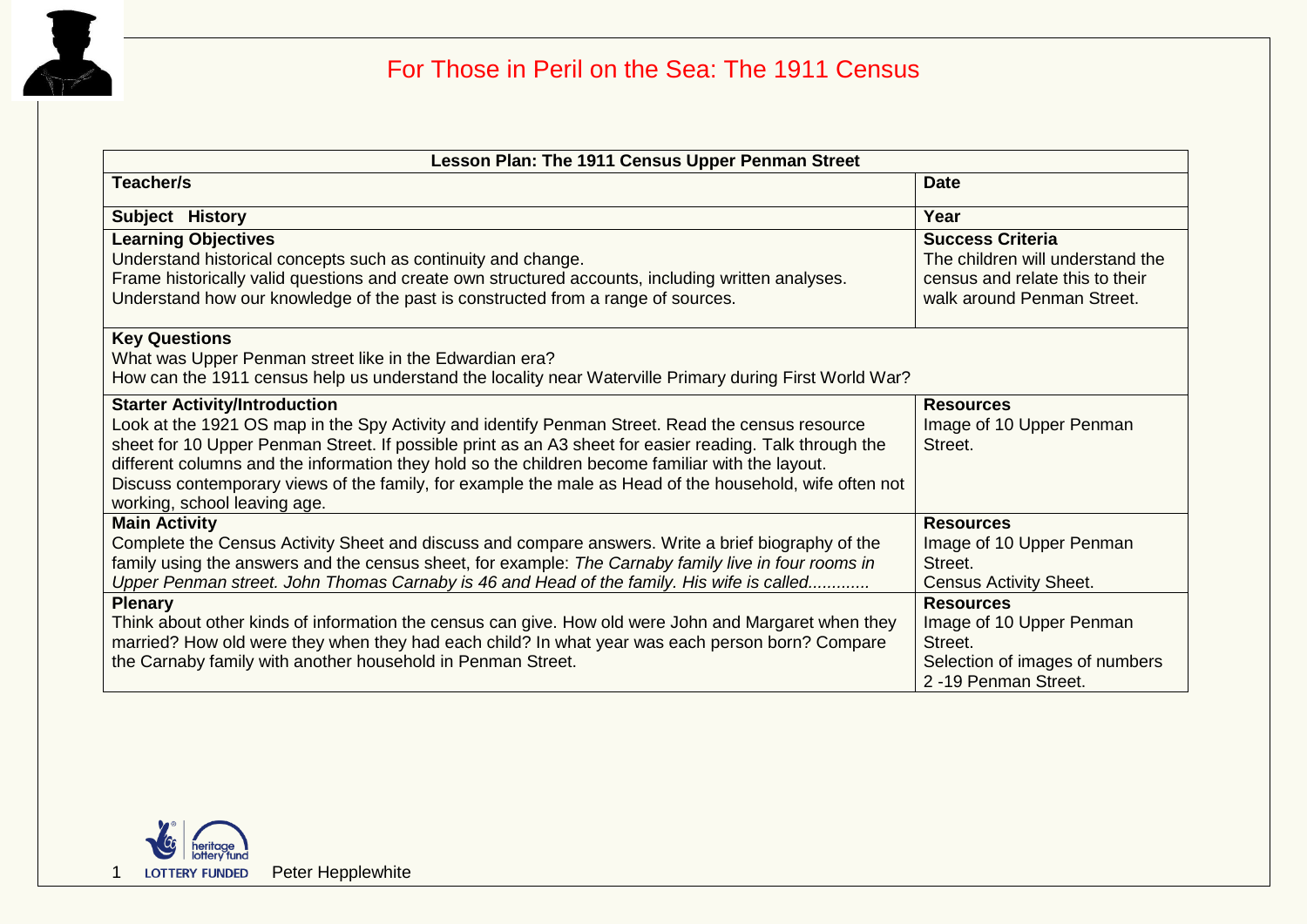

## For Those in Peril on the Sea: The 1911 Census

## 10 Upper Penman Street North Shields

| <b>NAME AND SURNAME</b>                                                                                                                                                                                                           |                                                                                                                                                                                | PARTICULARS as to MARRIAGE. |                                                                                                               |                                                                                                                                            |                                                                                                                                                                                                                         |                                     |                              | PROFESSION or OCCUPATION                                                                                                                                                                                                   | <b>BIRTHPLACE</b><br>of every person. | <b>NATIONALITY</b><br>of every Person<br>born in a<br>Foreign Country.                                                                                                                 | INFIRMITY.                                                                                                                                                                                                         |                                                                                                                                                                                                                                      |                                                                                                                                                                                                                                                      |                                                                                                                                                   |                                                                                                                                                                          |                                                               |                                                                                                                    |
|-----------------------------------------------------------------------------------------------------------------------------------------------------------------------------------------------------------------------------------|--------------------------------------------------------------------------------------------------------------------------------------------------------------------------------|-----------------------------|---------------------------------------------------------------------------------------------------------------|--------------------------------------------------------------------------------------------------------------------------------------------|-------------------------------------------------------------------------------------------------------------------------------------------------------------------------------------------------------------------------|-------------------------------------|------------------------------|----------------------------------------------------------------------------------------------------------------------------------------------------------------------------------------------------------------------------|---------------------------------------|----------------------------------------------------------------------------------------------------------------------------------------------------------------------------------------|--------------------------------------------------------------------------------------------------------------------------------------------------------------------------------------------------------------------|--------------------------------------------------------------------------------------------------------------------------------------------------------------------------------------------------------------------------------------|------------------------------------------------------------------------------------------------------------------------------------------------------------------------------------------------------------------------------------------------------|---------------------------------------------------------------------------------------------------------------------------------------------------|--------------------------------------------------------------------------------------------------------------------------------------------------------------------------|---------------------------------------------------------------|--------------------------------------------------------------------------------------------------------------------|
| of every Person, whether Member of                                                                                                                                                                                                | RELATIONSHIP<br>to Head of<br>Family.<br><b>State whether</b><br>"Head," or<br>'Wife," "Son,'<br>Daughter," or<br>other Relative,<br>"Visitor,"<br>"Boarder." or<br>"Servant." |                             | $\begin{array}{c}\n\textbf{AGE} \\ \textbf{last} \text{ Birthday)} \\ \textbf{and} \text{ SEX}.\n\end{array}$ | Write<br>"Single,"<br>"Married,"<br>' Widower,'<br>or "Widow,"<br>opposite the<br>names of<br>all persons<br>aged 15 years<br>and upwards. | <b>State, for each Married Woman</b>                                                                                                                                                                                    |                                     |                              | Personal Occupation.                                                                                                                                                                                                       |                                       |                                                                                                                                                                                        | of Persons aged ten years and upwards.<br>Whether Employer<br>Whether<br>Industry or Service with<br>Working at<br>or Working on<br>which worker is connected.                                                     |                                                                                                                                                                                                                                      |                                                                                                                                                                                                                                                      | (1) If born in the United King-<br>dom, write the name of the                                                                                     | State whether :-<br>(1) "British sub-                                                                                                                                    | If any person<br>included in this<br>Schedule is :-           |                                                                                                                    |
| Family, Visitor, Boarder, or Servant,<br>who<br>(1) passed the night of Sunday, April<br>2nd, 1911, in this dwelling and<br>was alive at midnight, or<br>(2) arrived in this dwelling on the<br>morning of Monday, April 3rd, not |                                                                                                                                                                                |                             | For Infants<br>under one vear<br>state the age<br>in months as<br>nder one month<br>" one month,"<br>etc.     |                                                                                                                                            | entered on this Schedule, the<br>number of :-<br>Children born alive to<br>Com<br>present Marriage.<br>pleted<br>(If no children born<br>years the<br>alive write "None" in<br>present<br>Marriage<br>Column 7).<br>has |                                     |                              | The reply should show the precise branch of Profession, Trade, Manufacture, &c.<br>engaged in any Trade or Manufacture, the<br>particular kind of work done, and the Article<br>made or Material worked or dealt in should |                                       | This question should generally be answered by stating<br>the business carried on by<br>the employer. If this is clearly shown in Col. 10<br>the question need not be<br>answered here. | Own Account.<br>Write opposite the<br>name of each person<br>engaged in any<br>Trade or Industry,<br>(1) "Employer"<br>(that is employing<br>persons other than<br>lomestic servants).<br>or<br>(2) "Worker" (that | Write the<br>words<br>"At Home"<br>opposite the<br>person                                                                                                                                                                            | County, and Town or Parish.<br>(2) If born in any other part of the British Empire, write<br>the name of the Dependency,<br>Colony, etc., and of the<br>Province or State.<br>(3) If born in a Foreign Country, Or<br>write the name of the Country. | ject by parent-<br>age.<br>(2) "Naturalised<br>British sub-<br>ject," giving<br>year of natu-<br>ralisation.<br>(3) If of foreign<br>nationality. | $(1)$ "Totall"<br>Deaf," or "Deaf<br>(2) "Totally<br><b>Blind</b><br>$(3)$ "Lunatic,"<br>(4) " Imbecile.<br>or "Feeble<br>minded."                                       |                                                               |                                                                                                                    |
| having been enumerated elsewhere.<br>No one else must be included.<br>(For order of entering names see Examples on back of Schedule.)                                                                                             |                                                                                                                                                                                | Males                       | Ages<br>Female                                                                                                |                                                                                                                                            | lasted.<br>If less than<br>one year<br>write<br>" under<br>cma.                                                                                                                                                         | Total<br>Children<br>Born<br>Alive. | Children<br>still<br>Living. | Children<br>who<br>have<br>Died                                                                                                                                                                                            | be clearly indicated.                 |                                                                                                                                                                                        | (See Instructions 1 to 8 and Examples on back of Schedule.)                                                                                                                                                        | No entry needed for Domestic Ser-<br>No entry means in private employment.<br>If employed by a public b<br>(Government, Municipal,<br>state what body.<br>body<br>etc.<br>(See Instruction 9 and Exam-<br>ples on back of Schedule.) | is working for an<br>employer), or<br>(that is neither<br>employing others<br>nor working for a<br>trade employer).                                                                                                                                  | carrying on<br>Trade or<br>Industry at<br>home.                                                                                                   | (4) If born at sea, write "At Sea.'<br>NOTE-In the case of persons<br>born elsewhere than in England or Wales, state whether "Resident" or<br>"Visitor" in this Country. | state whether<br>"French."<br>"German,"<br>"Russian,"<br>etc. | state the infirmity<br>opposite that per-<br>son's name, and<br>the age at which<br>he or she became<br>afflicted. |
|                                                                                                                                                                                                                                   | 2.<br>Head                                                                                                                                                                     | 3.<br>46                    | $\ddot{ }$                                                                                                    | $\overline{\mathbf{5}}$ .                                                                                                                  | 6.                                                                                                                                                                                                                      | $\overline{\mathcal{A}}$ .          | B <sub>z</sub>               | 9.1                                                                                                                                                                                                                        | Coal Porter                           | 10.                                                                                                                                                                                    | 55                                                                                                                                                                                                                 | $\mathbf{n}$ .<br>River Lyne Commission                                                                                                                                                                                              | 12.                                                                                                                                                                                                                                                  | 13.<br>$\circ$                                                                                                                                    | Northumberland Bluth                                                                                                                                                     | 15.<br>290                                                    | 16.                                                                                                                |
| ohn Thomas Carnaby                                                                                                                                                                                                                |                                                                                                                                                                                |                             | 46                                                                                                            | married                                                                                                                                    | 23                                                                                                                                                                                                                      | 5                                   | 5                            | rone                                                                                                                                                                                                                       |                                       |                                                                                                                                                                                        |                                                                                                                                                                                                                    |                                                                                                                                                                                                                                      | Horker                                                                                                                                                                                                                                               |                                                                                                                                                   | Northuniberland Blyth                                                                                                                                                    |                                                               |                                                                                                                    |
| Hargaret are Carnaby Wife<br>2 <sub>k</sub><br>John Joseph Camalu                                                                                                                                                                 | gron                                                                                                                                                                           | 23                          |                                                                                                               | narried<br>Single                                                                                                                          |                                                                                                                                                                                                                         |                                     |                              |                                                                                                                                                                                                                            |                                       |                                                                                                                                                                                        | notor Carriage Buildes<br>$\sigma$                                                                                                                                                                                 |                                                                                                                                                                                                                                      | Worker                                                                                                                                                                                                                                               |                                                                                                                                                   | Northumberland Blyn                                                                                                                                                      |                                                               |                                                                                                                    |
| Ida Lock Carnaly Daughter                                                                                                                                                                                                         |                                                                                                                                                                                |                             | 12                                                                                                            | Single                                                                                                                                     |                                                                                                                                                                                                                         | ╾                                   | $\overline{\phantom{0}}$     |                                                                                                                                                                                                                            | School                                |                                                                                                                                                                                        | $\circ$                                                                                                                                                                                                            |                                                                                                                                                                                                                                      | $\frac{1}{2}$                                                                                                                                                                                                                                        |                                                                                                                                                   | Corthemiland No Shields                                                                                                                                                  |                                                               |                                                                                                                    |
| Dennis Carnaby                                                                                                                                                                                                                    | son                                                                                                                                                                            |                             |                                                                                                               |                                                                                                                                            |                                                                                                                                                                                                                         |                                     |                              |                                                                                                                                                                                                                            | School                                |                                                                                                                                                                                        |                                                                                                                                                                                                                    |                                                                                                                                                                                                                                      |                                                                                                                                                                                                                                                      |                                                                                                                                                   | Northumberland N. Shields                                                                                                                                                |                                                               |                                                                                                                    |
|                                                                                                                                                                                                                                   |                                                                                                                                                                                |                             |                                                                                                               |                                                                                                                                            |                                                                                                                                                                                                                         |                                     |                              |                                                                                                                                                                                                                            |                                       |                                                                                                                                                                                        |                                                                                                                                                                                                                    |                                                                                                                                                                                                                                      |                                                                                                                                                                                                                                                      |                                                                                                                                                   |                                                                                                                                                                          |                                                               |                                                                                                                    |
|                                                                                                                                                                                                                                   |                                                                                                                                                                                |                             |                                                                                                               |                                                                                                                                            |                                                                                                                                                                                                                         |                                     |                              |                                                                                                                                                                                                                            |                                       |                                                                                                                                                                                        |                                                                                                                                                                                                                    |                                                                                                                                                                                                                                      |                                                                                                                                                                                                                                                      |                                                                                                                                                   |                                                                                                                                                                          |                                                               |                                                                                                                    |
|                                                                                                                                                                                                                                   |                                                                                                                                                                                |                             |                                                                                                               |                                                                                                                                            |                                                                                                                                                                                                                         |                                     |                              |                                                                                                                                                                                                                            |                                       |                                                                                                                                                                                        |                                                                                                                                                                                                                    |                                                                                                                                                                                                                                      |                                                                                                                                                                                                                                                      |                                                                                                                                                   |                                                                                                                                                                          |                                                               |                                                                                                                    |
|                                                                                                                                                                                                                                   |                                                                                                                                                                                |                             |                                                                                                               |                                                                                                                                            |                                                                                                                                                                                                                         |                                     |                              |                                                                                                                                                                                                                            |                                       |                                                                                                                                                                                        |                                                                                                                                                                                                                    |                                                                                                                                                                                                                                      |                                                                                                                                                                                                                                                      |                                                                                                                                                   |                                                                                                                                                                          |                                                               |                                                                                                                    |
|                                                                                                                                                                                                                                   |                                                                                                                                                                                |                             |                                                                                                               |                                                                                                                                            |                                                                                                                                                                                                                         |                                     |                              |                                                                                                                                                                                                                            |                                       |                                                                                                                                                                                        |                                                                                                                                                                                                                    |                                                                                                                                                                                                                                      |                                                                                                                                                                                                                                                      |                                                                                                                                                   |                                                                                                                                                                          |                                                               |                                                                                                                    |
|                                                                                                                                                                                                                                   |                                                                                                                                                                                |                             |                                                                                                               |                                                                                                                                            |                                                                                                                                                                                                                         |                                     |                              |                                                                                                                                                                                                                            |                                       |                                                                                                                                                                                        |                                                                                                                                                                                                                    |                                                                                                                                                                                                                                      |                                                                                                                                                                                                                                                      |                                                                                                                                                   |                                                                                                                                                                          |                                                               |                                                                                                                    |
|                                                                                                                                                                                                                                   |                                                                                                                                                                                |                             |                                                                                                               |                                                                                                                                            |                                                                                                                                                                                                                         |                                     |                              |                                                                                                                                                                                                                            |                                       |                                                                                                                                                                                        |                                                                                                                                                                                                                    |                                                                                                                                                                                                                                      |                                                                                                                                                                                                                                                      |                                                                                                                                                   |                                                                                                                                                                          |                                                               |                                                                                                                    |
|                                                                                                                                                                                                                                   |                                                                                                                                                                                |                             |                                                                                                               |                                                                                                                                            |                                                                                                                                                                                                                         |                                     |                              |                                                                                                                                                                                                                            |                                       |                                                                                                                                                                                        |                                                                                                                                                                                                                    |                                                                                                                                                                                                                                      |                                                                                                                                                                                                                                                      |                                                                                                                                                   |                                                                                                                                                                          |                                                               |                                                                                                                    |
|                                                                                                                                                                                                                                   |                                                                                                                                                                                |                             |                                                                                                               |                                                                                                                                            |                                                                                                                                                                                                                         |                                     |                              |                                                                                                                                                                                                                            |                                       |                                                                                                                                                                                        |                                                                                                                                                                                                                    |                                                                                                                                                                                                                                      |                                                                                                                                                                                                                                                      |                                                                                                                                                   |                                                                                                                                                                          |                                                               |                                                                                                                    |
|                                                                                                                                                                                                                                   |                                                                                                                                                                                |                             |                                                                                                               |                                                                                                                                            |                                                                                                                                                                                                                         |                                     |                              |                                                                                                                                                                                                                            |                                       |                                                                                                                                                                                        |                                                                                                                                                                                                                    |                                                                                                                                                                                                                                      |                                                                                                                                                                                                                                                      |                                                                                                                                                   |                                                                                                                                                                          |                                                               |                                                                                                                    |